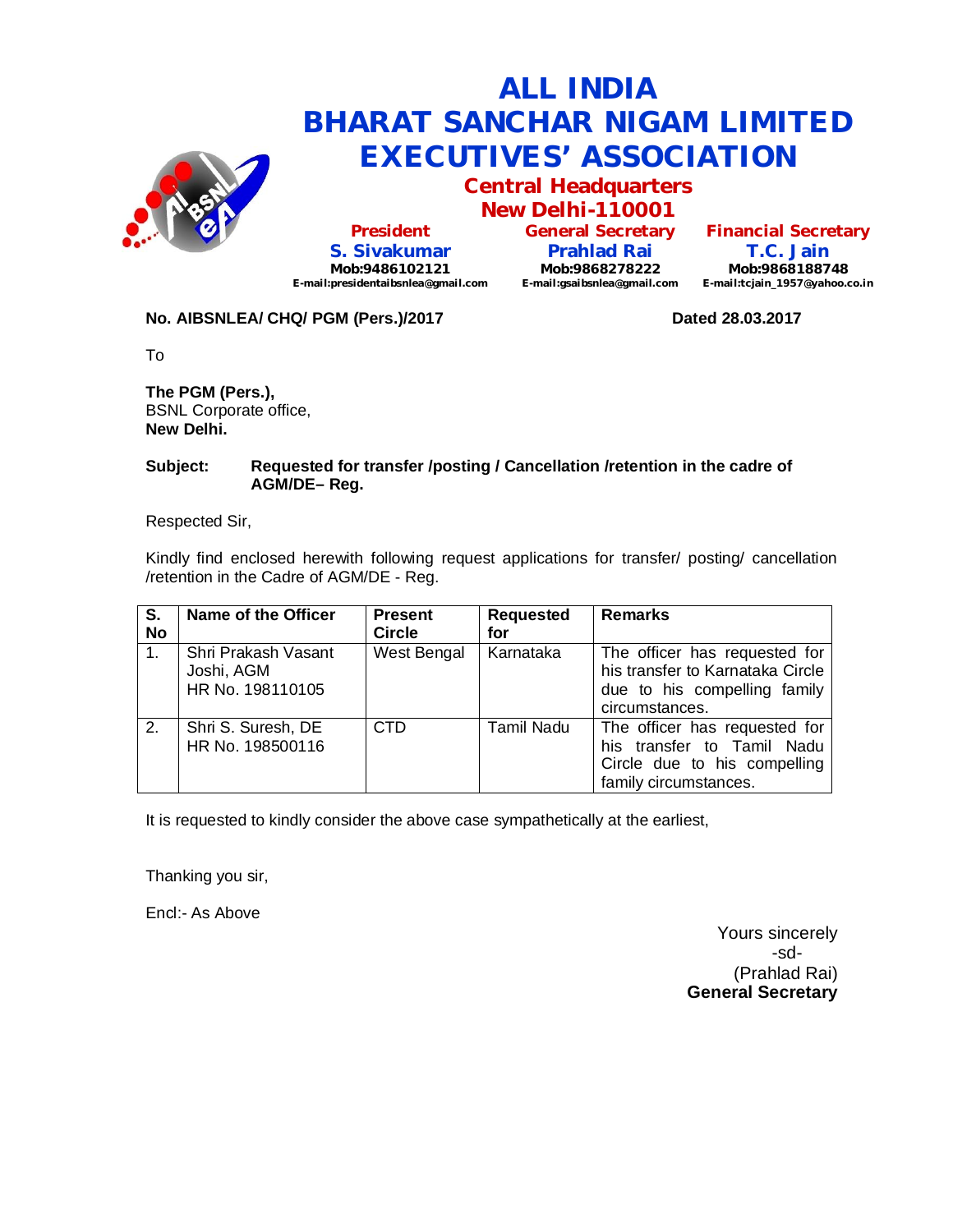

**Central Headquarters New Delhi-110001**

**President S. Sivakumar Mob:9486102121 E-mail:presidentaibsnlea@gmail.com**

**General Secretary Prahlad Rai Mob:9868278222 E-mail:gsaibsnlea@gmail.com**

**Financial Secretary T.C. Jain Mob:9868188748 E-mail:tcjain\_1957@yahoo.co.in**

## **No. AIBSNLEA/ CHQ/ PGM (Pers.)/2017 Dated 28.03.2017**

To

**The PGM (Pers.),** BSNL Corporate office, **New Delhi.**

### **Subject: Requested for transfer /posting / Cancellation /retention in the cadre of SDE– Reg.**

Respected Sir,

Kindly find enclosed herewith following request applications for transfer/ posting/ cancellation /retention in the Cadre of SDE – Reg.

| S.<br><b>No</b> | Name of the Officer                                 | <b>Present</b><br><b>Circle</b>                              | <b>Requested</b><br>for     | <b>Remarks</b>                                                                                                                                   |
|-----------------|-----------------------------------------------------|--------------------------------------------------------------|-----------------------------|--------------------------------------------------------------------------------------------------------------------------------------------------|
| 1 <sub>1</sub>  | Shri Balbir Singh, SDE<br>HR No. 199703643          | Haryana                                                      | Chandigarh<br>(ITPC Circle) | The officer has requested for<br>his transfer to Chandigarh<br>(ITPC Circle) CSR Project due<br>his compelling<br>family<br>to<br>circumstances. |
| 2.              | Shri Anish Bansal, AD<br>HR No. 199802319           | Haryana                                                      | <b>ITPC</b><br>Chandigarh   | The officer has requested for<br>his transfer to ITPC Chandigarh<br>due to his compelling family<br>circumstances.                               |
| 3.              | Shri Ch.<br>Bhagavanthaiah, SDE<br>HR No. 198303993 | Andhra<br>Pradesh<br>but l<br>under<br>transfer<br>to<br>CTD | Andhra<br>Pradesh           | The officer has requested for<br>his cancellation transfer order<br>CTD Circle due to his<br>to<br>personal circumstances.                       |

It is requested to kindly consider the above case sympathetically at the earliest,

Thanking you sir,

Encl:- As Above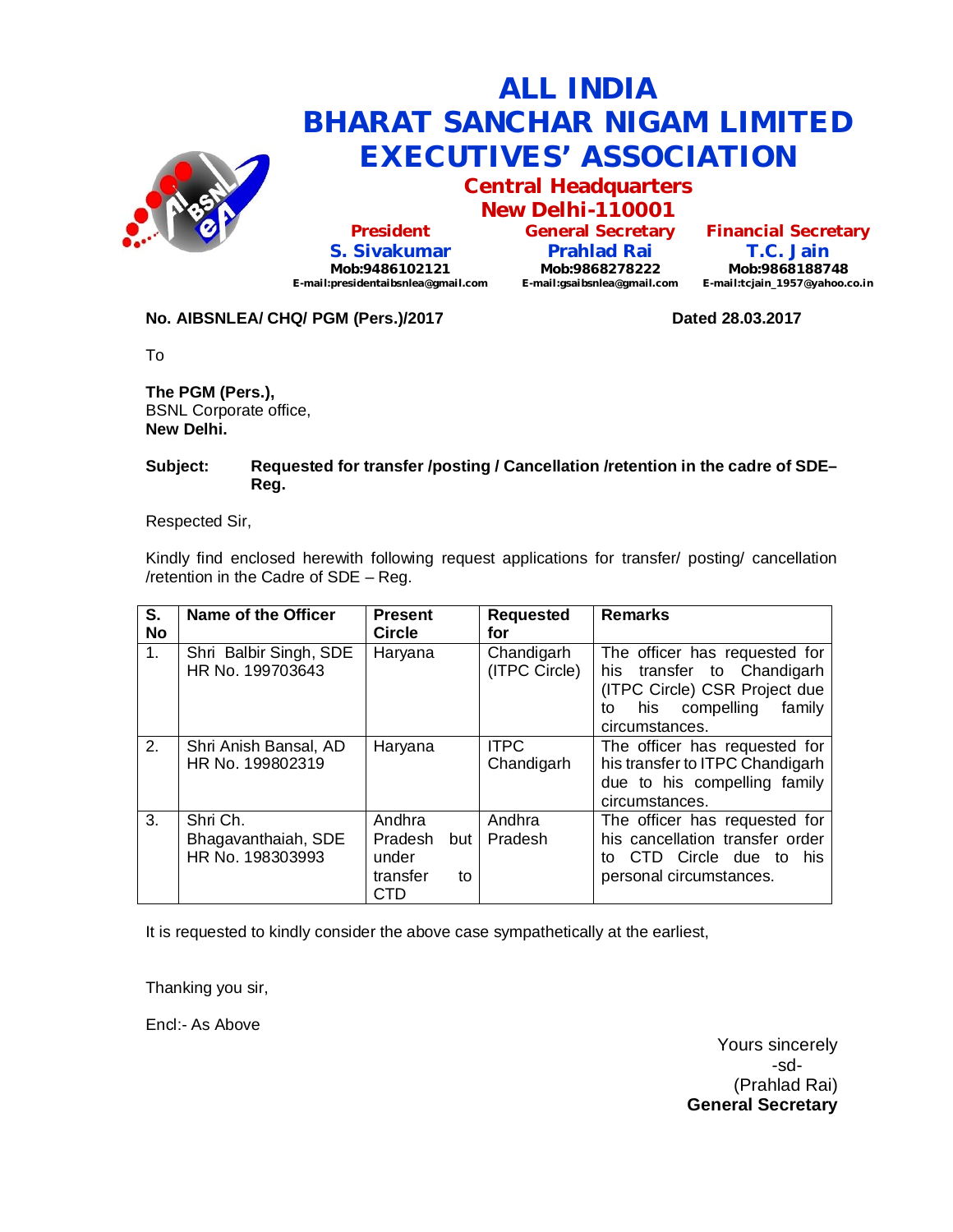

**Central Headquarters New Delhi-110001**

**President S. Sivakumar Mob:9486102121 E-mail:presidentaibsnlea@gmail.com**

**General Secretary Prahlad Rai Mob:9868278222 E-mail:gsaibsnlea@gmail.com**

**Financial Secretary T.C. Jain Mob:9868188748 E-mail:tcjain\_1957@yahoo.co.in**

**No. AIBSNLEA/ CHQ/ PGM (Pers.)/2017 Dated 28.03.2017** 

To

**The PGM (Pers.),** BSNL Corporate office, **New Delhi.**

### **Subject: Representation received from Shri M.M. Mujawar, DE, HR No. 198200251 BSNL Maharashtra Telecom Circle regarding Inclusion of name in Seniority list no. I to XVII of SDEs (T)**

### **Respected Sir,**

On the subject cited above, kindly find enclosed herewith a representation received from Shri M.M. Mujawar, DE, HR No. 198200251 BSNL Maharashtra Telecom Circle regarding Inclusion of name in Seniority list no. I to XVII of SDEs (T).

The representation is self-explanatory.

It is requested to kindly consider the above case sympathetically at the earliest.

Thanking you sir,

Encl:- As Above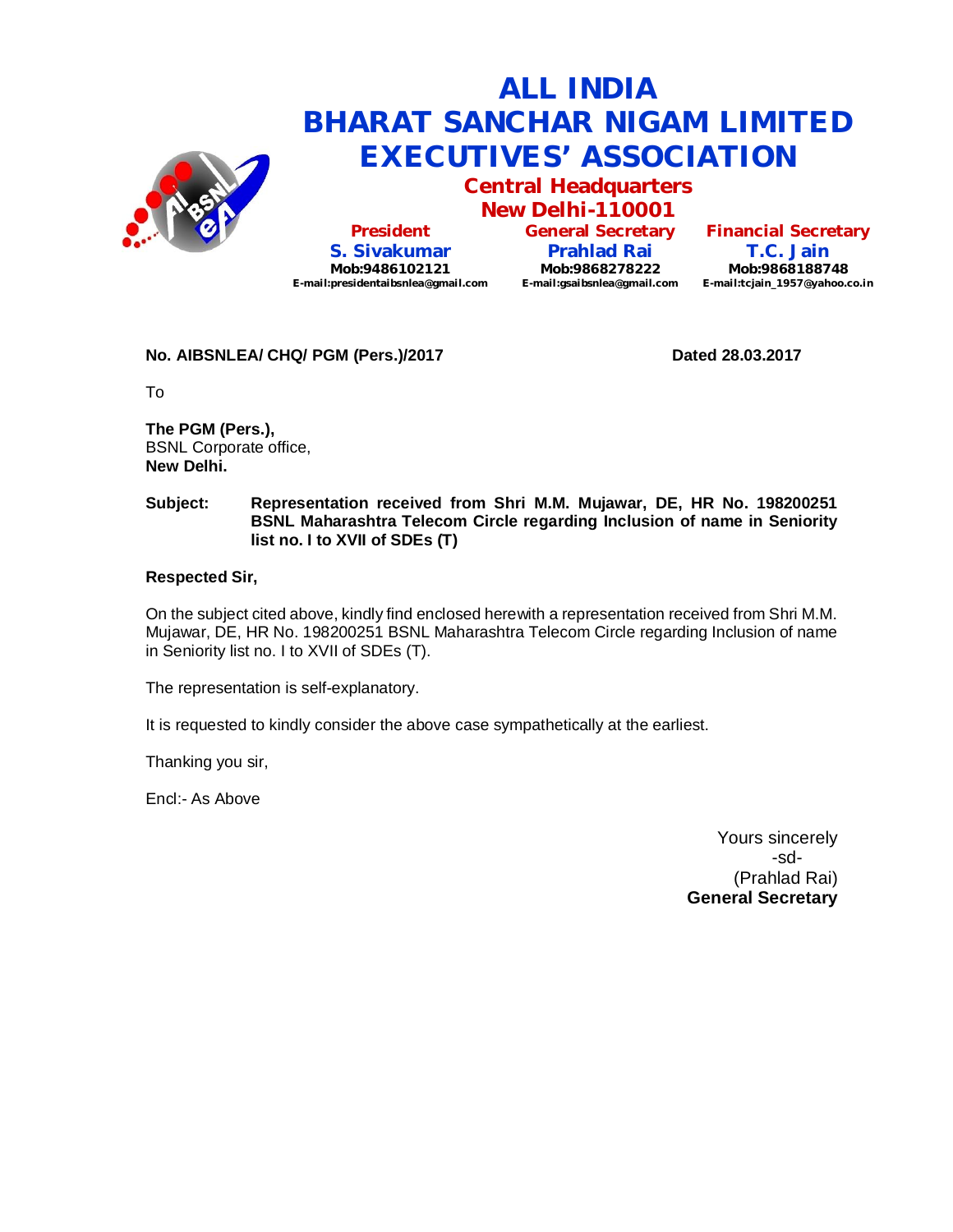

**Central Headquarters New Delhi-110001**

**President S. Sivakumar Mob:9486102121 E-mail:presidentaibsnlea@gmail.com** **General Secretary Prahlad Rai Mob:9868278222 E-mail:gsaibsnlea@gmail.com E-mail:tcjain\_1957@yahoo.co.in**

**Financial Secretary T.C. Jain Mob:9868188748**

### No. AIBSNLEA/ CHQ/ PGM (Pers.)/2017 **Dated 28.03.2017**

To

**The PGM (Pers.),** BSNL Corporate office, **New Delhi.**

### **Subject: Requested for transfer /posting / Cancellation /retention in the cadre of DGM– Reg.**

Respected Sir,

Kindly find enclosed herewith following request applications for transfer/ posting/ cancellation /retention in the Cadre of DGM - Reg.

| S.             | Name of the Officer                                   | <b>Present Circle</b> | <b>Requested</b>                                     | <b>Remarks</b>                                                                                                                                                               |
|----------------|-------------------------------------------------------|-----------------------|------------------------------------------------------|------------------------------------------------------------------------------------------------------------------------------------------------------------------------------|
| <b>No</b>      |                                                       |                       | for                                                  |                                                                                                                                                                              |
| 1 <sup>1</sup> | Shri N. Rajendra Prasad,<br>AGM<br>HR No. 198310613   | Andhra<br>Pradesh     | <b>ITPC</b><br>Hyderabad/<br>Telangana/<br>AP Circle | The officer has requested for his<br>posting on promotion as DGM (T)<br>ad-hoc to ITPC<br>Hyderabad/<br>Telangana/ AP Circle due to his<br>compelling family circumstances.  |
| 2.             | Shri R. Ravishankar,<br><b>DGM</b><br>Staff No. 17620 | Kerala Circle         | Karnataka                                            | The officer has requested for his<br>transfer to Karnataka Circle at his<br>OWN COST due to his compelling<br>family circumstances.                                          |
| 3.             | Shri M.S. Hiremath, AGM<br>HR No. 19831207            | <b>BSNLCO</b>         | Karnataka                                            | The officer has requested for his<br>posting in Karnataka Circle on<br>promotion from AGM/DE (T) regular<br>DGM (Ad-hoc) due to his<br>to<br>compelling family circumstances |

It is requested to kindly consider the above case sympathetically at the earliest,

Thanking you sir,

Encl:- As Above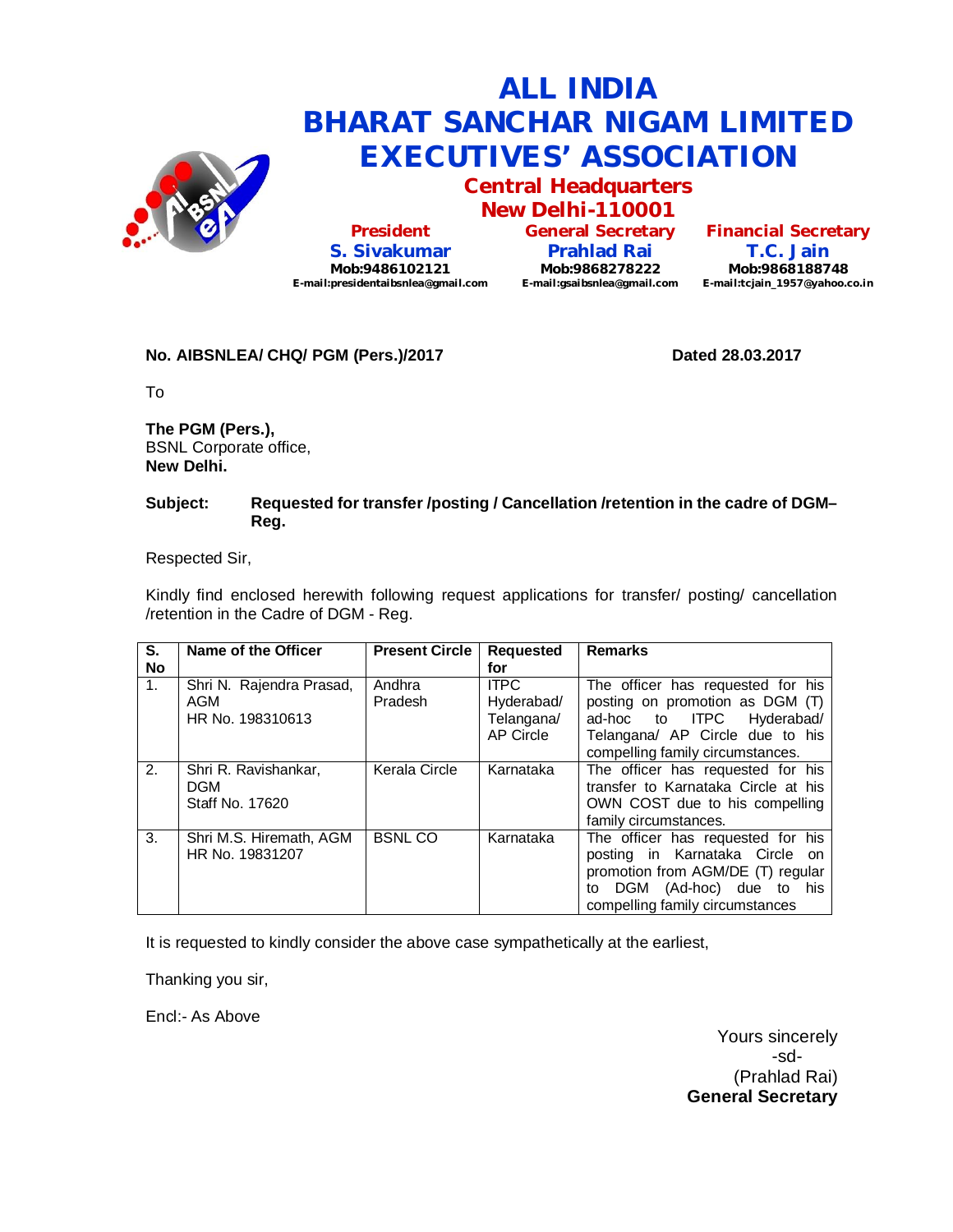

**Central Headquarters New Delhi-110001**

**President S. Sivakumar Mob:9486102121 E-mail:presidentaibsnlea@gmail.com**

**General Secretary Prahlad Rai Mob:9868278222 E-mail:gsaibsnlea@gmail.com**

**Financial Secretary T.C. Jain Mob:9868188748 E-mail:tcjain\_1957@yahoo.co.in**

## **No. AIBSNLEA/ CHQ/ PGM (Pers.)/2017 Dated 28.03.2017**

To

**The PGM (Pers.),** BSNL Corporate office, **New Delhi.**

### **Subject: Requested for transfer /posting / Cancellation /retention in the cadre of DGM– Reg.**

Respected Sir,

Kindly find enclosed herewith following request applications for transfer/ posting/ cancellation /retention in the Cadre of DGM - Reg.

| S.<br><b>No</b> | Name of the Officer                             | <b>Present</b><br><b>Circle</b> | <b>Requested</b><br>for | <b>Remarks</b>                                                                                                                                                                             |
|-----------------|-------------------------------------------------|---------------------------------|-------------------------|--------------------------------------------------------------------------------------------------------------------------------------------------------------------------------------------|
| 1.              | Shri G.I. Dalawai, DGM<br>HR No. 198212114      | Kerala                          | Karnataka               | The officer has requested for his<br>transfer to Karnataka Circle at his<br>COST.<br>OWN<br>due<br>his<br>t∩<br>compelling family circumstances.                                           |
| 2.              | Shri S. Hari, DE<br>HR No. 198004089            | &<br>Inspection<br>QA Circle    | Karnataka               | The officer has requested for his<br>transfer to Karnataka Circle on<br>promotion as DGM (Ad-hoc) due<br>his compelling<br>family<br>to<br>circumstances.                                  |
| 3.              | Shri G.F. Madiwalar,<br>DGM<br>HR No. 198307773 | Karnataka                       | Karnataka               | The officer has requested for his<br>posting in Karnataka Circle on<br>promotion from AGM/DE<br>$(\top)$<br>regular to DGM (Ad-hoc) due to<br>his<br>compelling<br>family<br>circumstances |

It is requested to kindly consider the above case sympathetically at the earliest,

Thanking you sir,

Encl:- As Above Yours sincerely -sd- (Prahlad Rai) **General Secretary**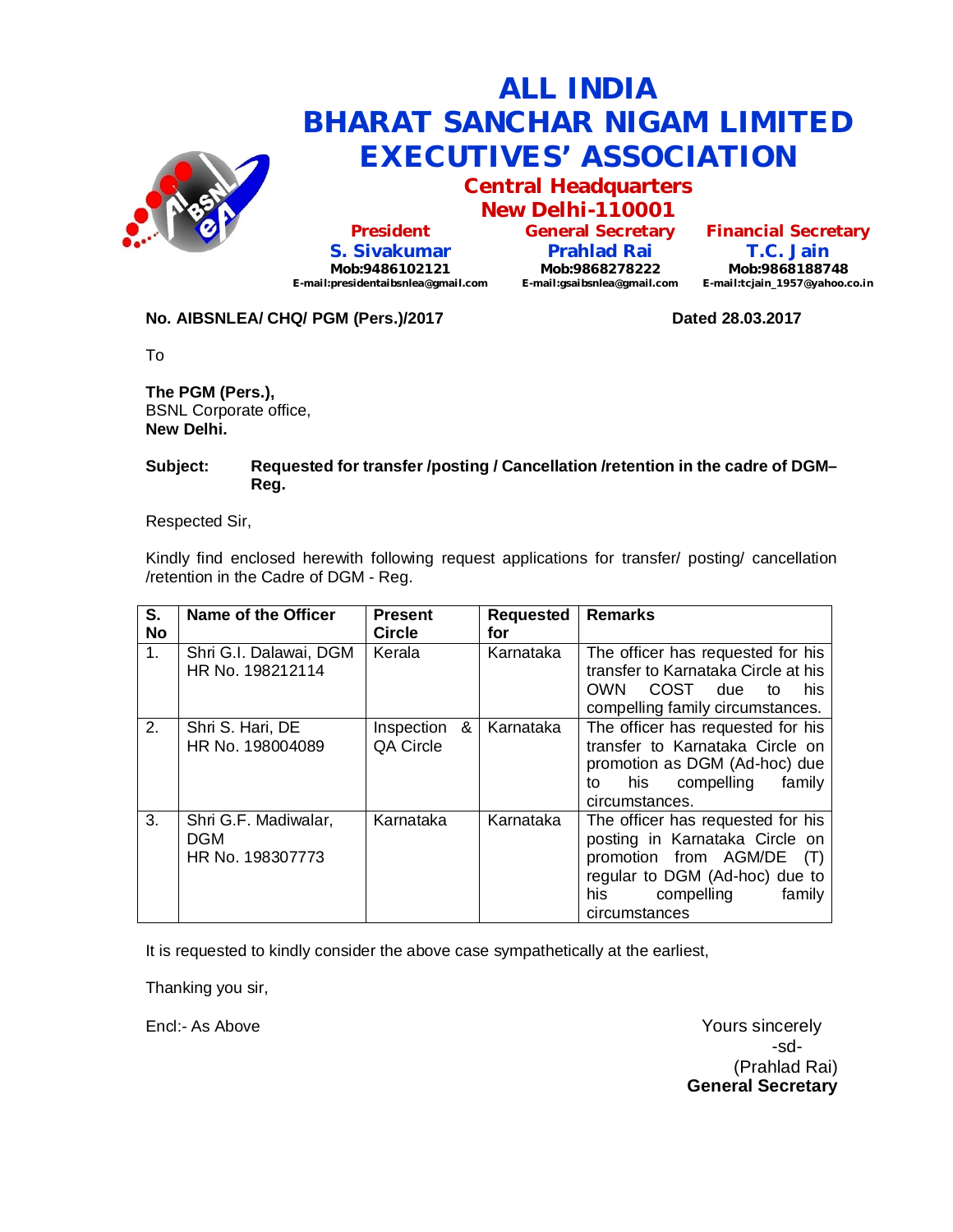

**Central Headquarters New Delhi-110001**

**President S. Sivakumar Mob:9486102121 E-mail:presidentaibsnlea@gmail.com**

**General Secretary Prahlad Rai Mob:9868278222 E-mail:gsaibsnlea@gmail.com**

**Financial Secretary T.C. Jain Mob:9868188748 E-mail:tcjain\_1957@yahoo.co.in**

## **No. AIBSNLEA/ CHQ/ PGM (Pers)/2017 Dated 28.03.2017**

To

**The PGM (Pers.),** BSNL Corporate office, **New Delhi.**

### **Subject: Requested for transfer /posting / Cancellation /retention in the cadre of Executive Engineer (E) – Reg.**

Respected Sir,

Kindly find enclosed herewith following request applications for transfer/ posting/ cancellation /retention in the Cadre of Executive Engineer (E) - Reg.

| S.<br><b>No</b> | Name of the Officer                                   | <b>Present</b><br>Circle | Requested<br>for | <b>Remarks</b>                                                                                                    |
|-----------------|-------------------------------------------------------|--------------------------|------------------|-------------------------------------------------------------------------------------------------------------------|
|                 | Shri R. Ramasamy, EE   Tamil Nadu<br>HR No. 198703365 |                          | Chennai          | The officer has requested for<br>his transfer to Chennai Circle<br>due to his compelling family<br>circumstances. |

It is requested to kindly consider the above case sympathetically at the earliest,

Thanking you sir,

Encl:- As Above